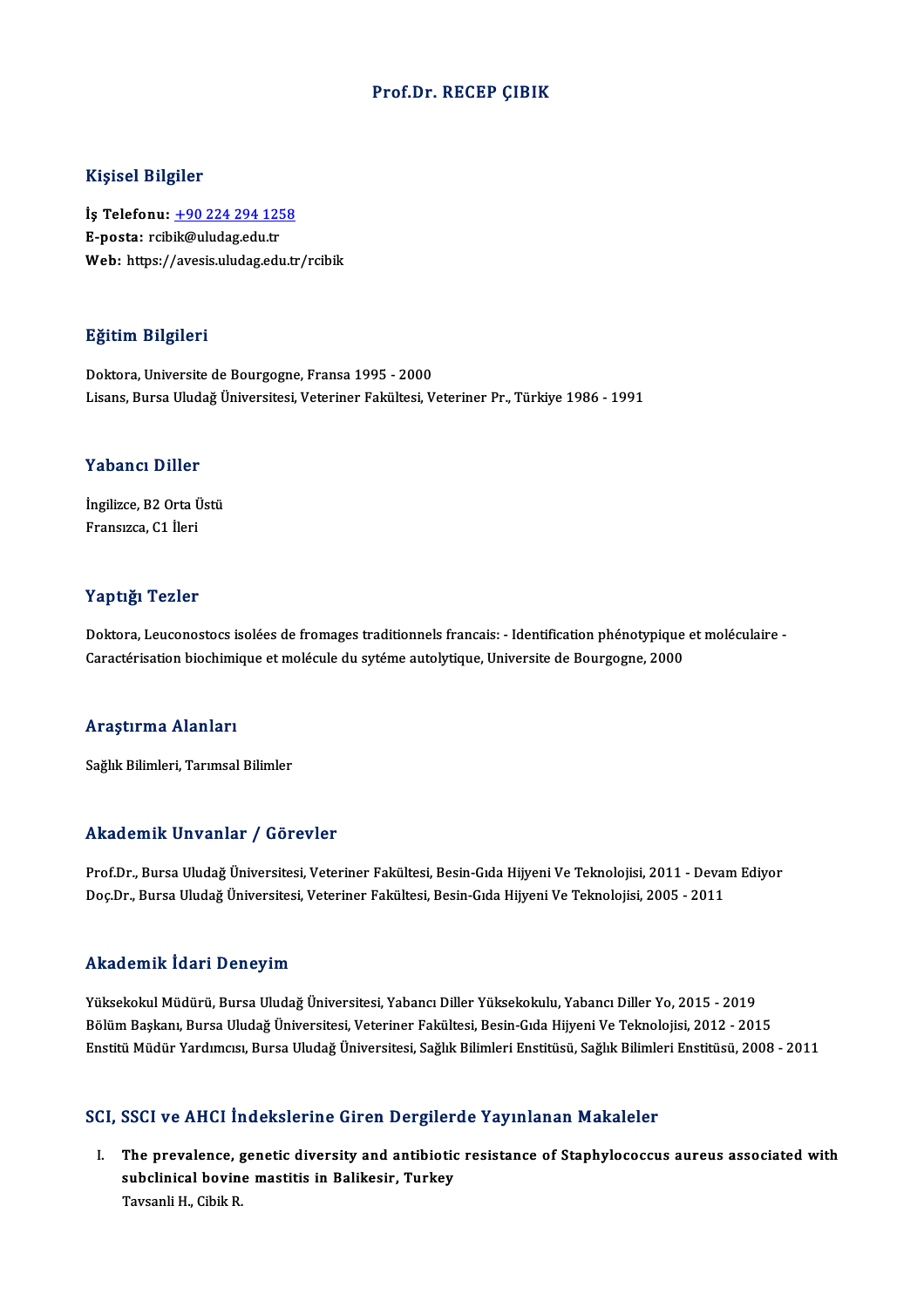VETERINARSKI ARHIV, cilt.92, sa.1, ss.17-25, 2022 (SCI İndekslerine Giren Dergi)<br>Influence of ultrasound application on the microbista of rew goet mill;

II. Influence of ultrasound application on the microbiota of raw goat milk and some food pathogens including Brucella melitensis VETERINARSKI ARHIV, cilt.92, sa.<br>Influence of ultrasound appli<br>including Brucella melitensis<br>Tavsanli H. Avdin M. Eda 7. A. G TavsanliH.,AydinM.,Ede Z.A. ,ÇIBIKR. including Brucella melitensis<br>Tavsanli H., Aydin M., Ede Z. A. , ÇIBIK R.<br>FOOD SCIENCE AND TECHNOLOGY INTERNATIONAL, 2021 (SCI İndekslerine Giren Dergi)<br>Isolation of Lastobasillus delbrueskij subsp. bulgarisus and Strantos

- Tavsanli H., Aydin M., Ede Z. A. , ÇIBIK R.<br>FOOD SCIENCE AND TECHNOLOGY INTERNATIONAL, 2021 (SCI İndekslerine Giren Dergi)<br>III. Isolation of Lactobacillus delbrueckii subsp. bulgaricus and Streptococcus thermophilus from<br>P FOOD SCIENCE AND TECHNOLOGY INTERNATIONAL, 2021 (SCI Indeksler<br>Isolation of Lactobacillus delbrueckii subsp. bulgaricus and Strendature: Technological characterisation and antibiotic resistance<br>Tavsanli HALVAN, ELALMIS T. Isolation of Lactobacillus delbrueckii subsp. bulgaricus and Streptococondure: Technological characterisation and antibiotic resistance<br>Tavsanli H. A. K. A. N. , ELAL MUŞ T., Cetinkaya F., Ayanogllt E. R. G. U. N. , ÇIBIK nature: Technological characterisation and antibiotic resistance<br>Tavsanli H. A. K. A. N. , ELAL MUŞ T., Cetinkaya F., Ayanogllt E. R. G. U. N. , ÇIBIK R.<br>CZECH JOURNAL OF FOOD SCIENCES, cilt.39, sa.4, ss.305-311, 2021 (SCI Tavsanli H. A. K. A. N. , ELAL MUŞ T., Cetinkaya F., Ayanogllt E. R. G. U. N. , ÇIBIK R.<br>CZECH JOURNAL OF FOOD SCIENCES, cilt.39, sa.4, ss.305-311, 2021 (SCI İndekslerine Giren Dergi)<br>IV. Molecular Identification of Vancom
- CZECH JOURNAL OF FOOD SCIENCES, cilt.39, sa.4, ss.3<br>Molecular Identification of Vancomycin Resistal<br>Mus T., Cetinkaya F., Cibik R., Degirmenci G., Diler F. B.<br>JOURNAL OF THE HELLENIC VETERINARY MEDICAL S Molecular Identification of Vancomycin Resistance and Virulence Genes in Foodborne Enterococci<br>Mus T., Cetinkaya F., Cibik R., Degirmenci G., Diler F. B.<br>JOURNAL OF THE HELLENIC VETERINARY MEDICAL SOCIETY, cilt.70, sa.2, s Mus T., Cetinkaya F., Cibik R., Degirmenci G., Diler F. B.<br>JOURNAL OF THE HELLENIC VETERINARY MEDICAL SOCIETY, cilt.70, sa.2, ss.1487-1494, 2019 (SCI İndekslerine<br>Giren Dergi) JOURNAL OF THE HELLENIC VETERINARY MEDICAL SOCIETY, cilt.70, sa.2, ss.1487-1494, 2019 (SCI İndekslerine<br>Giren Dergi)<br>V. PATHOGENICITY DETERMINANTS AND ANTIBIOTIC RESISTANCE PROFILES OF ENTEROCOCCI FROM<br>FOODS OF ANIMAL OBIC
- Giren Dergi)<br>PATHOGENICITY DETERMINANTS AND<br>FOODS OF ANIMAL ORIGIN IN TURKEY<br>ELAL MUS T. CETINKAYA E. CIPIK B. SOVIT PATHOGENICITY DETERMINANTS AND ANTIBIOTIC RESISTANCE PF<br>FOODS OF ANIMAL ORIGIN IN TURKEY<br>ELAL MUŞT., ÇETİNKAYA F., ÇIBIK R., SOYUTEMİZ G. E. , Simsek H., Coplu N.<br>ACTA VETERINARIA HINCARICA silt 65-sa 4-sa 461-474-2017 (SC FOODS OF ANIMAL ORIGIN IN TURKEY<br>ELAL MUŞ T., ÇETİNKAYA F., ÇIBIK R., SOYUTEMİZ G. E. , Simsek H., Coplu N.<br>ACTA VETERINARIA HUNGARICA, cilt.65, sa.4, ss.461-474, 2017 (SCI İndekslerine Giren Dergi) ELAL MUŞ T., ÇETİNKAYA F., ÇIBIK R., SOYUTEMİZ G. E. , Simsek H., Coplu N.<br>ACTA VETERINARIA HUNGARICA, cilt.65, sa.4, ss.461-474, 2017 (SCI İndekslerine Giren Dergi)<br>VI. The Prevalence and Antibiotic Resistance of Methicil
- ACTA VETERINARIA HUNGARICA, cilt.65, sa.4, ss.46<br>The Prevalence and Antibiotic Resistance of J<br>Milk and Dairy Products in Balikesir, Turkey<br>Fltik N. CÖVMEN M. CIBIK B The Prevalence and Antibi<br>Milk and Dairy Products in<br>Ektik N., GÖKMEN M., ÇIBIK R.<br>JOUPNAL OF THE HELLENIC V Milk and Dairy Products in Balikesir, Turkey<br>Ektik N., GÖKMEN M., ÇIBIK R.<br>JOURNAL OF THE HELLENIC VETERINARY MEDICAL SOCIETY, cilt.68, sa.4, ss.613-620, 2017 (SCI İndekslerine<br>Giren Dergi) Ektik N., GÖKMEN M., ÇIBIK R. JOURNAL OF THE HELLENIC VETERINARY MEDICAL SOCIETY, cilt.68, sa<br>Giren Dergi)<br>VII. Bacteria-Induced Cementation Process in Loose Sand Medium<br>Sel LOTban H B CIBIK B BÜVÜKCANCAZ F
- Giren Dergi)<br><mark>Bacteria-Induced Cementation Process ir</mark><br>Sel I., Ozhan H. B. , ÇIBIK R., BÜYÜKCANGAZ E.<br>MARINE CEORESQURCES & CEOTECHNOLOCY Sel I., Ozhan H. B. , ÇIBIK R., BÜYÜKCANGAZ E.<br>MARINE GEORESOURCES & GEOTECHNOLOGY, cilt.33, sa.5, ss.403-407, 2015 (SCI İndekslerine Giren Dergi) Sel I., Ozhan H. B. , ÇIBIK R., BÜYÜKCANGAZ E.<br>MARINE GEORESOURCES & GEOTECHNOLOGY, cilt.33, sa.5, ss.403-407, 2015 (SCI Indekslerine Giren Dergi)<br>VIII. PREVALENCE, SEROTYPE IDENTIFICATION BY MULTIPLEX POLYMERASE CHAIN REA
- MARINE GEORESOURCES & GEOTECHNOLOGY, cilt.33, sa.5, ss.403-407, 2015 (SCI İndekslerine Giren Dergi)<br>PREVALENCE, SEROTYPE IDENTIFICATION BY MULTIPLEX POLYMERASE CHAIN REACTION AND<br>ANTIMICROBIAL RESISTANCE PATTERNS OF LISTER PREVAI<br>ANTIMI<br>FOODS<br>CETINK ANTIMICROBIAL RESISTANCE PATTERNS OF LISTERIA MONOCYTOGENES ISOLATED FROM RETAIL<br>FOODS<br>ÇETİNKAYA F., ELAL MUŞ T., YIBAR A., Guclu N., Tavsanli H., ÇIBIK R.

JOURNAL OF FOOD SAFETY, cilt.34, sa.1, ss.42-49, 2014 (SCI İndekslerine Giren Dergi)

- IX. Prevalence and antibiotic resistance of vancomycin-resistant enterococci in animal originated foods JOURNAL OF FOOD SAFETY, cilt.34, sa.1, ss.42-49, 2014<br>Prevalence and antibiotic resistance of vancomyc<br>CETİNKAYA F., ELAL MUŞ T., SOYUTEMİZ G. E. , ÇIBIK R.<br>TURKIYA JOURNAL OF VETERINARY & ANIMAL SCIENC Prevalence and antibiotic resistance of vancomycin-resistant enterococci in animal originated food:<br>ÇETİNKAYA F., ELAL MUŞ T., SOYUTEMİZ G. E. , ÇIBIK R.<br>TURKISH JOURNAL OF VETERINARY & ANIMAL SCIENCES, cilt.37, sa.5, ss.5 CETINF<br>TURKIS<br>Dergi) TURKISH JOURNAL OF VETERINARY & ANIMAL SCIENCES, cilt.37, sa.5, ss.588-593, 2013 (SCI İndekslerine Giren<br>Dergi)<br>X. Assessment of microbiological quality of cig kofte (raw consumed spiced meatball): Prevalence and<br>antimicra
- Dergi)<br>Assessment of microbiological quality of **c**<br>antimicrobial susceptibility of Salmonella<br>CET<sup>INVAVA E ELAL MUST, CIPIV B, Lovent B</sup> Assessment of microbiological quality of cig kofte (r<br>antimicrobial susceptibility of Salmonella<br>ÇETİNKAYA F., ELAL MUŞ T., ÇIBIK R., Levent B., Gulesen R.<br>FOOD CONTROL, cilt 26, sa.1, sa.15, 18, 2012 (SCL Indeksleri antimicrobial susceptibility of Salmonella<br>ÇETİNKAYA F., ELAL MUŞ T., ÇIBIK R., Levent B., Gulesen R.<br>FOOD CONTROL, cilt.26, sa.1, ss.15-18, 2012 (SCI İndekslerine Giren Dergi)<br>Antibiatis sussentibility of Lastasassus isal

CETINKAYA F., ELAL MUŞ T., ÇIBIK R., Levent B., Gulesen R.<br>FOOD CONTROL, cilt26, sa.1, ss.15-18, 2012 (SCI Indekslerine Giren Dergi)<br>XI. Antibiotic susceptibility of Lactococcus isolated from Turkish raw milk cheeses<br>CETIN FOOD CONTROL, cilt.26, sa.1, ss.15-18, 2012 (SCI İndeksle<br>Antibiotic susceptibility of Lactococcus isolated fro<br>ÇETİNKAYA F., Coplu N., Simsek H., ELAL MUŞ T., ÇIBIK R.<br>MEDYCYNA WETERYNARYINA VETERINARY MEDICINE S Antibiotic susceptibility of Lactococcus isolated from Turkish raw milk cheeses<br>ÇETİNKAYA F., Coplu N., Simsek H., ELAL MUŞ T., ÇIBIK R.<br>MEDYCYNA WETERYNARYJNA-VETERINARY MEDICINE-SCIENCE AND PRACTICE, cilt.68, sa.1, ss.49 CETİNKAYA F., Coplu N., Si<br>MEDYCYNA WETERYNARY<br>İndekslerine Giren Dergi)<br>Comnarison of sonyant MEDYCYNA WETERYNARYJNA-VETERINARY MEDICINE-SCIENCE AND PRACTICE, cilt.68, sa.1, ss.49-53, 2012 (St<br>Indekslerine Giren Dergi)<br>XII. Comparison of conventional and organic management conditions on growth performance, carcass<br>

Indekslerine Giren Dergi)<br>Comparison of conventional and organic management conditions on growth performance<br>Covrel D. CIPIV B. AVDIN G. AV i Comparison of conventional a<br>characteristics and haematolo<br>Soysal D., ÇIBIK R., AYDIN C., AKİ.<br>TROPICAL ANIMAL HEALTH AND characteristics and haematological parameters in Karacabey Merino and Kivircik breeds<br>Soysal D., ÇIBIK R., AYDIN C., AK İ.<br>TROPICAL ANIMAL HEALTH AND PRODUCTION, cilt.43, sa.4, ss.817-823, 2011 (SCI İndekslerine Giren Derg

Soysal D., ÇIBIK R., AYDIN C., AK İ.<br>TROPICAL ANIMAL HEALTH AND PRODUCTION, cilt.43, sa.4, ss.817-823, 2011 (SCI İndekslerine Giren Dergi)<br>XIII. Identification and technological characterization of Lactococcus isolated TROPICA<br>Identific<br>cheeses<br>Gibik B. G Identification and technological ch<br>cheeses<br>Cibik R., Cetinkaya F., Ersoy M., Yibar A.<br>REVUE DE MEDECINE VETERINAIRE. 31 cheeses<br>Cibik R., Cetinkaya F., Ersoy M., Yibar A.<br>REVUE DE MEDECINE VETERINAIRE, cilt.161, sa.11, ss.509-514, 2010 (SCI İndekslerine Giren Dergi)

XIV. Isolation, Phenotypic and Molecular Identification of Lactococcus lactis Isolates from Traditionally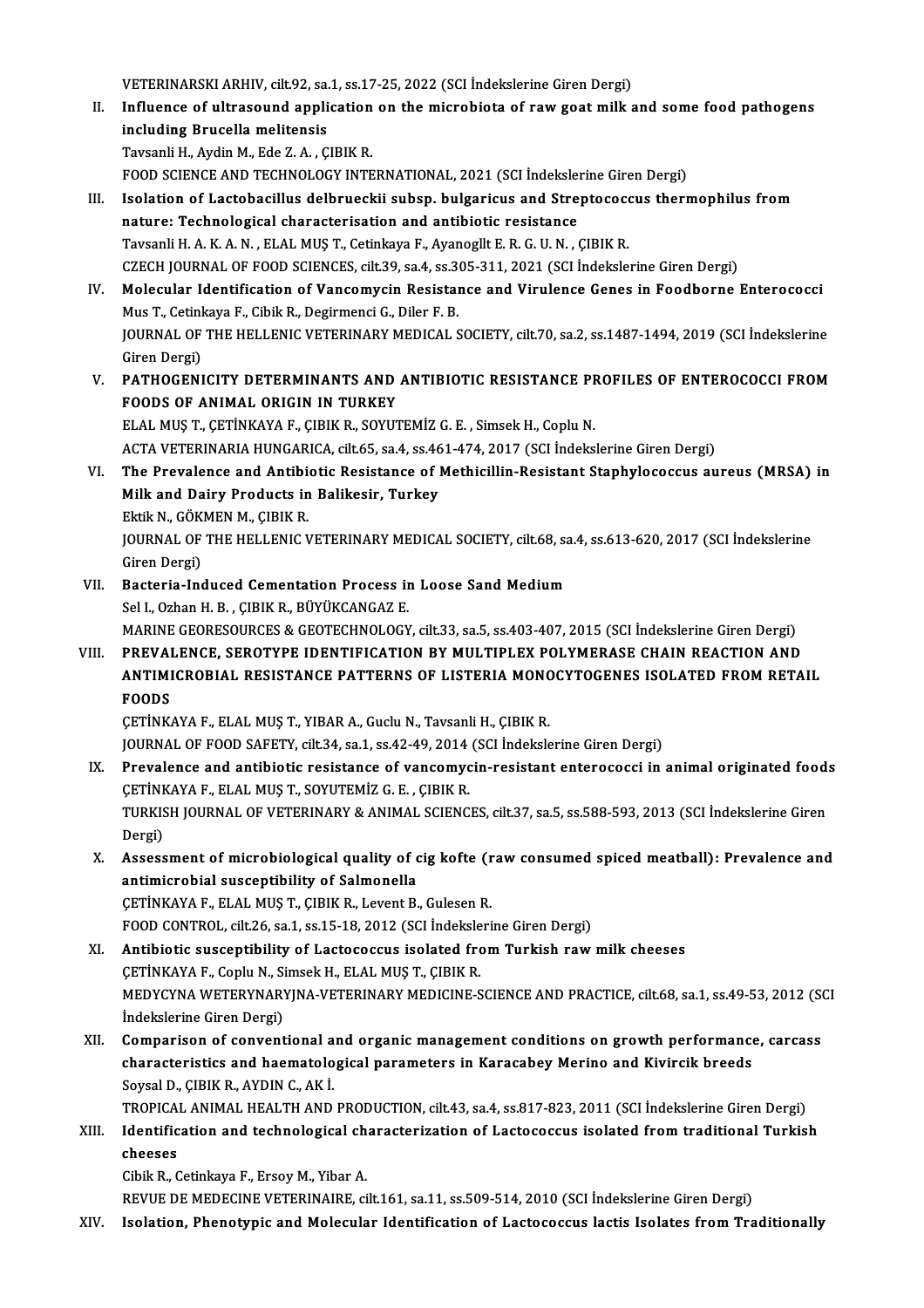### Produced Village Cheeses

Produced Village Cheeses<br>BÜYÜKYÖRÜK S., ÇIBIK R., ÇETİNKAYA F., SOYUTEMİZ G. E. , GÖKSOY E. Ö. , KIRKAN Ş.<br>JOUPMAL OF ANIMAL AND VETERINARY ADVANCES. SİLƏ 83.15.4335.5.2010 JOURNAL OF ANIMAL AND VETERINARY ADVANCES, cilt.9, sa.16, ss.2154-2158, 2010 (SCI İndekslerine Giren<br>Dergi) BÜYÜK<br>JOURN<br>Dergi)<br>THE IN JOURNAL OF ANIMAL AND VETERINARY ADVANCES, cilt.9, sa.16, ss.2154-2158, 2010 (SCI Indekslerine Giren<br>Dergi)<br>XV. THE INFLUENCE OF DIFFERENT LIGHTING PROGRAMS, STOCKING DENSITIES AND LITTER AMOUNTS<br>ON THE WELFARE AND RRODUCT

### Dergi)<br>THE INFLUENCE OF DIFFERENT LIGHTING PROGRAMS, STOCKING DENSITIES AND<br>ON THE WELFARE AND PRODUCTIVITY TRAITS OF A COMMERCIAL BROILER LINE<br>PETEK M. CIRIK R. XILDIZ H. Sonat E. A. COZOR S. S. OPMAN A. AVDIN C. PETEK M., ÇIBIK R., YILDIZ H., Sonat F. A., Gezen S. S., ORMAN A., AYDIN C. ON THE WELFARE AND PRODUCTIVITY TRAITS OF A COMMERCIAL BROILER LINE VETERINARIJA IR ZOOTECHNIKA, cilt.51, sa.73, ss.36-43, 2010 (SCI İndekslerine Giren Dergi)

XVI. OXYTETRACYCLINE AND SULPHONAMIDE RESIDUES ANALYSIS OF HONEY SAMPLES FROM<br>SOUTHERN MARMARA REGION IN TURKEY Gunes M. E., Gunes N., Cibik R. BULGARIAN JOURNAL OF AGRICULTURAL SCIENCE, cilt.15, sa.2, ss.163-167, 2009 (SCI İndekslerine Giren Dergi) Gunes M. E. , Gunes N., Cibik R.<br>BULGARIAN JOURNAL OF AGRICULTURAL SCIENCE, cilt.15, sa.2, ss.163-167, 2009 (SCI İndekslerine Giren Dergi)<br>XVII. Effects of Housing System and Age on Early Stage Egg Production and Quality i

BULGA<br><mark>Effect</mark><br>Hens<br>PETEL Effects of Housing System and Age o<br>Hens<br>PETEK M., ALPAY F., Gezen S. S. , ÇIBIK R.<br>KAEKAS UNIVERSITESI VETERINER FAKI

Hens<br>PETEK M., ALPAY F., Gezen S. S. , ÇIBIK R.<br>KAFKAS UNIVERSITESI VETERINER FAKULTESI DERGISI, cilt.15, sa.1, ss.57-62, 2009 (SCI İndekslerine Giren<br>Dergi) PETEK M., ALPAY F., Gezen S. S., ÇIBIK R. KAFKAS UNIVERSITESI VETERINER FAKULTESI DERGISI, cilt.15, sa.1, ss.57-62, 2<br>Dergi)<br>XVIII. Shigella and Salmonella contamination in various foodstuffs in Turkey<br>CETINEAVA E CIPIE B SOVITEMIZ C E QZAEIN C FOURLE LOYOTE B

Dergi)<br>Shigella and Salmonella contamination in various foodstuffs in T<br>ÇETİNKAYA F., ÇIBIK R., SOYUTEMİZ G. E. , ÖZAKIN C., Kayali R., Levent B.<br>FOOD CONTROL, silt 19, ss 11, ss 1959, 1962, 2998 (SCL Indelyalerine Gire Shigella and Salmonella contamination in various foodstuffs in Turkey<br>CETİNKAYA F., ÇIBIK R., SOYUTEMİZ G. E. , ÖZAKIN C., Kayali R., Levent B.<br>FOOD CONTROL, cilt.19, sa.11, ss.1059-1063, 2008 (SCI İndekslerine Giren Dergi

## CETINKAYA F., CIBIK R., SOYUTEMIZ G. E. , ÖZAKIN C., Kayali R., Levent B.<br>FOOD CONTROL, cilt.19, sa.11, ss.1059-1063, 2008 (SCI Indekslerine Giren Dergi)<br>XIX. Effects of non-feed removal molting methods on egg quality trai FOOD CONTROL,<br>Effects of non-f<br>hens in Turkey<br>PETEK M. Coron hens in Turkey<br>PETEK M., Gezen S. S. , ALPAY F., ÇIBIK R.<br>TROPICAL ANIMAL HEALTH AND PRODUCTION, cilt.40, sa.6, ss.413-417, 2008 (SCI İndekslerine Giren Dergi)<br>Effect of recessive seleur mutation en haematelegisel sharaste

PETEK M., Gezen S. S., ALPAY F., ÇIBIK R.

PETEK M., Gezen S. S. , ALPAY F., ÇIBIK R.<br>TROPICAL ANIMAL HEALTH AND PRODUCTION, cilt.40, sa.6, ss.413-417, 2008 (SCI İndekslerine Giren Dergi)<br>XX. Effect of recessive colour mutation on haematological characteristics of TROPICAL ANIMAL H<br>Effect of recessive<br>coturnix japonica)<br>Aydin C. Betek M. Gib XX. Effect of recessive colour mutation on haematological characteristics of Japanese quail (Coturnix coturnix japonica)<br>Aydin C., Petek M., Cibik R.

ARCHIV FUR GEFLUGELKUNDE, cilt.72, sa.4, ss.164-167, 2008 (SCI İndekslerine Giren Dergi)

### Aydin C., Petek M., Cibik R.<br>ARCHIV FUR GEFLUGELKUNDE, cilt.72, sa.4, ss.164-167, 2008 (SCI İndekslerine Giren Dergi)<br>XXI. Effects of non-feed removal molting methods on egg quality traits in commercial brown egg layin ARCH<br><mark>Effect</mark><br>hens<br>Ghild Effects of non-feed removal moltin<br>hens<br>Cibik R., Petek M., Gezen S. S. , ALPAY F.<br>POULTPV SCIENCE silt 97, ss 124, 2009 hens<br>Cibik R., Petek M., Gezen S. S. , ALPAY F.<br>POULTRY SCIENCE, cilt.87, ss.134, 2008 (SCI İndekslerine Giren Dergi)<br>Envthromygin residue in boney from the Southern Mermere re

# Cibik R., Petek M., Gezen S. S. , ALPAY F.<br>POULTRY SCIENCE, cilt.87, ss.134, 2008 (SCI Indekslerine Giren Dergi)<br>XXII. Erythromycin residue in honey from the Southern Marmara region of Turkey<br>GÜNES N., CIBIK R., GÜNES M. E

- POULTRY SCIENCE, cilt87, ss.134, 2008 (SC)<br>Erythromycin residue in honey from the SN., CIBIK R., GÜNEŞ M. E. , AYDIN L. Erythromycin residue in honey from the Southern Marmara region of Turkey<br>GÜNEŞ N., ÇIBIK R., GÜNEŞ M. E. , AYDIN L.<br>FOOD ADDITIVES AND CONTAMINANTS PART A-CHEMISTRY ANALYSIS CONTROL EXPOSURE & RISK<br>ASSESSMENT, cilt 25, 29. GÜNEŞ N., ÇIBIK R., GÜNEŞ M. E. , AYDIN L.<br>FOOD ADDITIVES AND CONTAMINANTS PART A-CHEMISTRY ANALYSIS CONTR<br>ASSESSMENT, cilt.25, sa.11, ss.1313-1317, 2008 (SCI İndekslerine Giren Dergi)<br>Fffest of finst food inteks time on b ASSESSMENT, cilt.25, sa.11, ss.1313-1317, 2008 (SCI İndekslerine Giren Dergi)
- XXIII. Effect of first feed intake time on broiler performance and carcass traits<br>PETEK M., Yilmaz E., CIBIK R. Effect of first feed intake time on broiler performance and carcass traits<br>PETEK M., Yilmaz E., ÇIBIK R.<br>JOURNAL OF APPLIED ANIMAL RESEARCH, cilt.32, sa.2, ss.203-206, 2007 (SCI İndekslerine Giren Dergi)<br>Fate of aflatevin PETEK M., Yilmaz E., ÇIBIK R.<br>JOURNAL OF APPLIED ANIMAL RESEARCH, GXXIV. Fate of aflatoxin M-1 in Kashar cheese

**JOURNAL OF APPLIED ANIMAL RESEA<br>Fate of aflatoxin M-1 in Kashar ch<br>Oruc H. H. , Cibik R., Yilmaz E., Gunes E.<br>JOUPMAL OF FOOD SAEETY, Git 27, C2.** Fate of aflatoxin M-1 in Kashar cheese<br>Oruc H. H. , Cibik R., Yilmaz E., Gunes E.<br>JOURNAL OF FOOD SAFETY, cilt.27, sa.1, ss.82-90, 2007 (SCI İndekslerine Giren Dergi)<br>Autolysis of Listoria managyttaganas strains isolated f Oruc H. H. , Cibik R., Yilmaz E., Gunes E.<br>JOURNAL OF FOOD SAFETY, cilt.27, sa.1, ss.82-90, 2007 (SCI Indekslerine Giren Dergi)<br>XXV. Autolysis of Listeria monocytogenes strains isolated from food and clinical specimens<br>Cib

# JOURNAL OF FOOD SAFETY, cilt.27, sa.1, ss.82-90, 2007 (<br>Autolysis of Listeria monocytogenes strains isolat<br>Cibik R., Cetinkaya F., Gunes N., Ozakin C., Soyutemiz G. E.<br>MEDYCVNA WETERYNARYINA silt.62, sa.11, ss.1242, 124 Autolysis of Listeria monocytogenes strains isolated from food and clinical specimen<br>Cibik R., Cetinkaya F., Gunes N., Ozakin C., Soyutemiz G. E.<br>MEDYCYNA WETERYNARYJNA, cilt.62, sa.11, ss.1242-1244, 2006 (SCI İndekslerine

## Cibik R., Cetinkaya F., Gunes N., Ozakin C., Soyutemiz G. E.<br>MEDYCYNA WETERYNARYJNA, cilt.62, sa.11, ss.1242-1244, 2006 (SCI İndekslerine Giren Dergi)<br>XXVI. Distribution and stability of aflatoxin M-1 during processing and MEDYCYNA WETERYNARYJNA, cilt.62, sa.11, ss.1242-1244, 2006 (SCI İndekslerine Giren Dergi)<br>Distribution and stability of aflatoxin M-1 during processing and ripening of traditio<br>pickled cheese<br>Oruc H., Cibik R., Yilmaz E., Distribution and stability of aflat<br>pickled cheese<br>Oruc H., Cibik R., Yilmaz E., Kalkanli O.<br>EOOD ADDITIVES AND CONTAMINAN

FOOD ADDITIVES AND CONTAMINANTS PART A-CHEMISTRY ANALYSIS CONTROL EXPOSURE & RISK ASSESSMENT, cilt.23, sa.2, ss.190-195, 2006 (SCI İndekslerine Giren Dergi)

XXVII. β-galactosidase activity of leuconostocs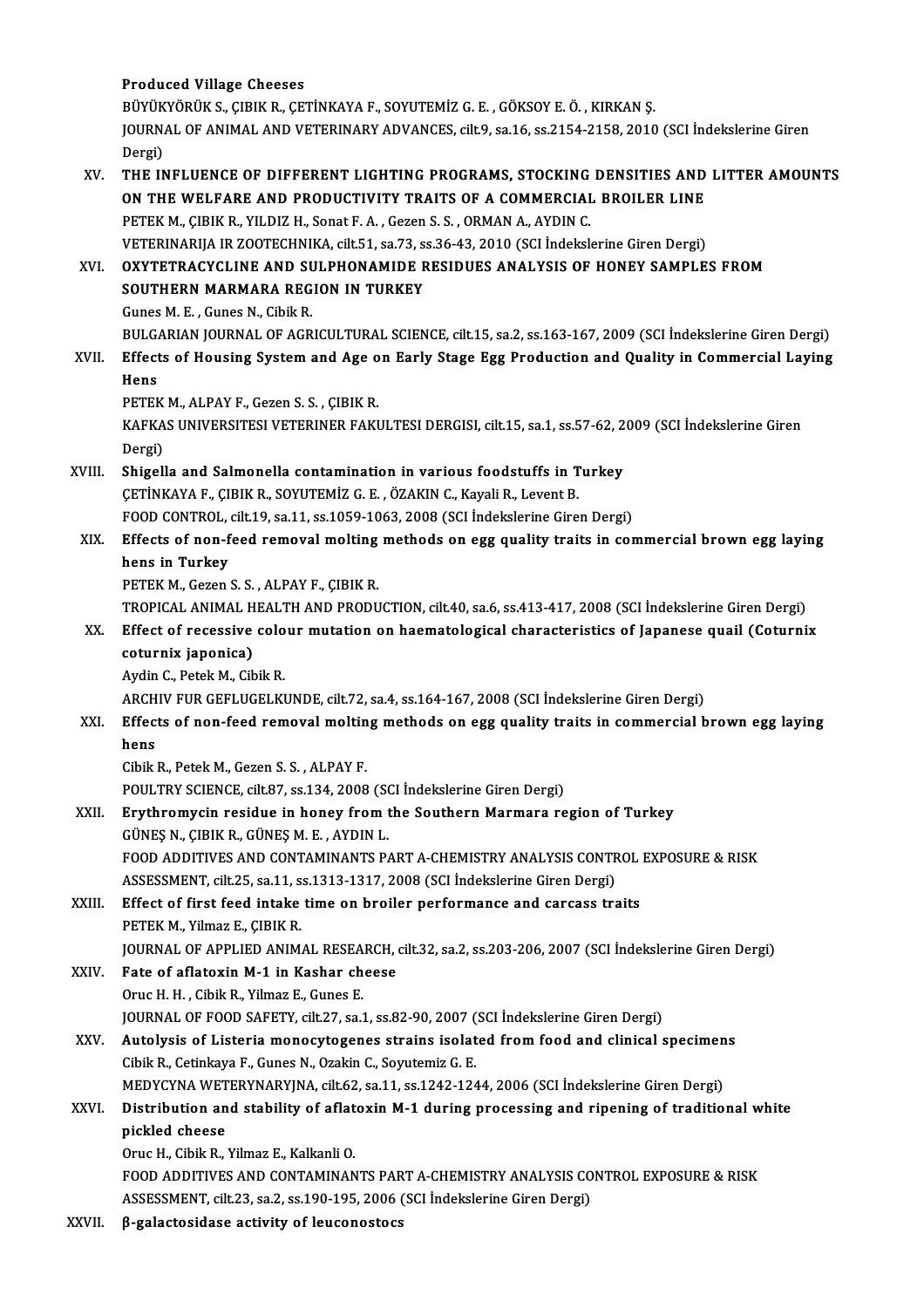ÇIBIKR.

ÇIBIK R.<br>Indian Veterinary Journal, cilt.82, sa.2, ss.169-171, 2005 (SCI Expanded İndekslerine Giren Dergi)<br>beta Gelastesidese estmtu ef leusenostess

CIBIK R.<br>Indian Veterinary Journal, cilt.82, sa.2, ss.169-17<br>XXVIII. beta-Galactosidase actmty of leuconostocs Indian V<br>beta-Ga<br>Cibik R.<br>INDIAN

beta-Galactosidase actmty of leuconostocs<br>Cibik R.<br>INDIAN VETERINARY JOURNAL, cilt.82, sa.2, ss.169-171, 2005 (SCI İndekslerine Giren Dergi)<br>Panid evaluation of basterialysis of Listeria innesus and L. welshimeri strains i

- Cibik R.<br>INDIAN VETERINARY JOURNAL, cilt.82, sa.2, ss.169-171, 2005 (SCI Indekslerine Giren Dergi)<br>XXIX. Rapid evaluation of bacteriolysis of Listeria innocua and L. welshimeri strains isolated from foods<br>Cetinkaya F., Cib **INDIAN VETERINAR!<br>Rapid evaluation of**<br>Cetinkaya F., Cibik R.<br>TURKISH JOURNAL C TURKISH JOURNAL OF VETERINARY & ANIMAL SCIENCES, cilt.29, sa.4, ss.1045-1048, 2005 (SCI İndekslerine Giren Dergi) TURKISH JOURNAL OF VETERINARY & ANIMAL SCIENCES, cilt.<br>Dergi)<br>XXX. Prevalence of Listeria spp. in chicken at the retail level<br>Cetinkous E. Cibil: P. Sountomis C. E. Ozakin C. Dergi)<br><mark>Prevalence of Listeria spp. in chicken at tl</mark><br>Cetinkaya F., Cibik R., Soyutemiz G. E. , Ozakin C.<br>INDIAN VETERINARY JOURNAL .cilt 91, ca 12, ca Cetinkaya F., Cibik R., Soyutemiz G. E. , Ozakin C.<br>INDIAN VETERINARY JOURNAL, cilt.81, sa.12, ss.1313-1316, 2004 (SCI İndekslerine Giren Dergi) Cetinkaya F., Cibik R., Soyutemiz G. E. , Ozakin C.<br>INDIAN VETERINARY JOURNAL, cilt.81, sa.12, ss.1313-1316, 2004 (SCI İndekslerine Giren Dergi)<br>XXXI. Bacterial intestinal flora: development, characteristics and influence INDIAN VETERINARY JOURNAL, cilt.81<br>Bacterial intestinal flora: developr<br>Cibik R., Marcille F., Corthier G., Dore J.<br>ARCHIVES DE PEDIATRIE gilt.1.1, 88.6. Bacterial intestinal flora: development, characteristics and influence of the ty<br>Cibik R., Marcille F., Corthier G., Dore J.<br>ARCHIVES DE PEDIATRIE, cilt.11, sa.6, ss.573-575, 2004 (SCI İndekslerine Giren Dergi)<br>Characteris Cibik R., Marcille F., Corthier G., Dore J.<br>ARCHIVES DE PEDIATRIE, cilt.11, sa.6, ss.573-575, 2004 (SCI İndekslerine<br>XXXII. Characterisation of autolytic enzymes in Lactobacillus pentosus<br>Cibik B. Chapet Charier M. ARCHIVES DE PEDIATRIE, c<br>Characterisation of auto<br>Cibik R., Chapot-Chartier M.<br>LETTEDS IN APPLIED MICR Characterisation of autolytic enzymes in Lactobacillus pentosus<br>Cibik R., Chapot-Chartier M.<br>LETTERS IN APPLIED MICROBIOLOGY, cilt.38, sa.6, ss.459-463, 2004 (SCI İndekslerine Giren Dergi)
	-
- Cibik R., Chapot-Chartier M.<br>LETTERS IN APPLIED MICROBIOLOGY, cilt.38, sa.6, ss.459-463, 2004 (SCI İndekslerine Giren Dergi)<br>XXXIII. Identification of Mur, an atypical peptidoglycan hydrolase derived from Leuconostoc citre LETTERS IN APPLIED MICROBIOLOGY, cilt.38, sa.6<br>Identification of Mur, an atypical peptidogly<br>Cibik R., Tailliez P., Langella P., Chapot-Chartier M.<br>APPLIED AND ENWRONMENTAL MICROPIOLOGY Identification of Mur, an atypical peptidoglycan hydrolase derived from Leuconostoc citreum<br>Cibik R., Tailliez P., Langella P., Chapot-Chartier M.<br>APPLIED AND ENVIRONMENTAL MICROBIOLOGY, cilt.67, sa.2, ss.858-864, 2001 (SC Cibik R., Tailliez P., Langella P., Chapot-Chartier M.<br>APPLIED AND ENVIRONMENTAL MICROBIOLOGY, cilt.67, sa.2, ss.858-864, 2001 (SCI İndekslerine Giren Dergi)<br>XXXIV. Detection and identification of lactic acid bacteria in m

- APPLIED AND ENVIRONMENTAL MICROBIOLOGY, cilt.67, sa.2, ss.858-864<br>Detection and identification of lactic acid bacteria in milk and inc<br>fluorescently labeled rRNA-targeted peptide nucleic acid probes<br>Matte Tailliar O. Quane Matte-Tailliez O., Quenee P., Cibik R., van Opstal J., Dessevre F., Firmesse O., Tailliez P.<br>LAIT, cilt.81, ss.237-248, 2001 (SCI İndekslerine Giren Dergi) fluorescently labeled rRNA-targeted peptide nucleic a<br>Matte-Tailliez O., Quenee P., Cibik R., van Opstal J., Dessevre F.,<br>LAIT, cilt.81, ss.237-248, 2001 (SCI İndekslerine Giren Dergi)<br>Autolygia of dainy laugenostass and d Matte-Tailliez O., Quenee P., Cibik R., van Opstal J., Dessevre F., Firmesse O., Tailliez P.<br>LAIT, cilt.81, ss.237-248, 2001 (SCI İndekslerine Giren Dergi)<br>XXXV. Autolysis of dairy leuconostocs and detection of peptidoglyc
- Cibik R., Chapot-Chartier M.<br>JOURNAL OF APPLIED MICROBIOLOGY, cilt.89, sa.5, ss.862-869, 2000 (SCI İndekslerine Giren Dergi) Autolysis of dairy leuconostocs and detection of peptidoglycan hydrolases by renaturing<br>Cibik R., Chapot-Chartier M.<br>JOURNAL OF APPLIED MICROBIOLOGY, cilt.89, sa.5, ss.862-869, 2000 (SCI İndekslerine Giren Dergi)<br>Melegylar

Cibik R., Chapot-Chartier M.<br>JOURNAL OF APPLIED MICROBIOLOGY, cilt.89, sa.5, ss.862-869, 2000 (SCI Indekslerine Giren Dergi)<br>XXXVI. Molecular diversity of Leuconostoc mesenteroides and Leuconostoc citreum isolated from<br>tra JOURNAL OF APPLIED MICROBIOLOGY, cilt.89, sa.5, ss.862-869, 2000 (SCI İndekslerine Giren Dergi)<br>Molecular diversity of Leuconostoc mesenteroides and Leuconostoc citreum isolated from<br>traditional French cheeses as revealed Molecular diversity of I<br>traditional French chee<br>fragment amplification<br>Sibil: B. Lanage E. Taillian **traditional French cheese<br>fragment amplification<br>Cibik R., Lepage E., Tailliez P.<br>SYSTEMATIC AND APPLIED.** fragment amplification<br>Cibik R., Lepage E., Tailliez P.<br>SYSTEMATIC AND APPLIED MICROBIOLOGY, cilt.23, sa.2, ss.267-278, 2000 (SCI İndekslerine Giren Dergi)

### Diğer Dergilerde Yayınlanan Makaleler

I. Uluslararası Hakemli Beslenme Araştırmaları Dergisi (DBHAD)Geçmişten günümüze genetiği değiştirilmiş organizmalar Francisco<br>Uluslararası Hakemli Beslenme Araştı<br>değiştirilmiş organizmalar ve ürünler Uluslararası Hake<br>değiştirilmiş orga<br>Koparal A., ÇIBIK R.<br>Uluslararası Hakeml

değiştirilmiş organizmalar ve ürünler<br>Koparal A., ÇIBIK R.<br>Uluslararası Hakemli Beslenme Araştırmaları Dergisi (DBHAD), cilt.6, sa.15, ss.129-144, 2019 (Diğer Kurumların Koparal A., ÇIBIK R<br>Uluslararası Hakem<br>Hakemli Dergileri)<br>Flaktralize Su Ku Uluslararası Hakemli Beslenme Araştırmaları Dergisi (DBHAD), cilt.6, sa.15, ss.129-144, 20<br>Hakemli Dergileri)<br>II. Elektrolize Su Kullanımının Su Ürünleri İşletmesinin Hijyenik Kalitesine Etkileri<br>TAVSANLLH İRKİN RELAL MIST

Hakemli Dergileri)<br><mark>Elektrolize Su Kullanımının Su Ürünleri İşletme</mark><br>TAVŞANLI H., İRKİN R., ELAL MUŞ T., ÇIBIK R., ŞEN S.<br>Van Veterinary Journal, silt 28, sa 2, sa 91, 94, 2017 (İ Elektrolize Su Kullanımının Su Ürünleri İşletmesinin Hijyenik Kalitesine Etkileri<br>TAVŞANLI H., İRKİN R., ELAL MUŞ T., ÇIBIK R., ŞEN S.<br>Van Veterinary Journal, cilt.28, sa.2, ss.91-94, 2017 (Diğer Kurumların Hakemli Dergile

### TAVŞANLI H., İRKİN R., ELAL MUŞ T., ÇIBIK R., ŞEN S.<br>Van Veterinary Journal, cilt.28, sa.2, ss.91-94, 2017 (I<br>III. Gıda Muhafazasında Dikkat Edilecek Hususlar<br>CETİN E., CIBIK R. Van Veterinary Jo<br>Gı<mark>da Muhafazas</mark>.<br>ÇETİN E., ÇIBIK R.<br>Türkiye Klinikleri Gıda Muhafazasında Dikkat Edilecek Hususlar<br>ÇETİN E., ÇIBIK R.<br>Türkiye Klinikleri Gıda Hijyeni ve Teknolojisi Özel Dergisi, cilt.3, sa.2, ss.64-71, 2017 (Diğer Kurumların Hakemli ÇETİN E., Ç<br>Türkiye Kl<br>Dergileri)<br>Celaneka

Türkiye Klinikleri Gıda Hijyeni ve Teknolojisi Özel Dergisi, cilt.3, sa.2, ss.64-71, 2017 (Diğer Kurumların Hakemli<br>Dergileri)<br>IV. Geleneksel Tekniklerle Üretilen Yoğurtlardan ve Doğadaki Bitkisel Örneklerden İzole Edilen

Dergileri)<br>IV. Geleneksel Tekniklerle Üretilen Yoğurtlardan ve Doğadaki Bitkisel Örneklerden İzole Edilen Yoğurt<br>Bakterilerinin Bakteriyolojik Aktiviteleri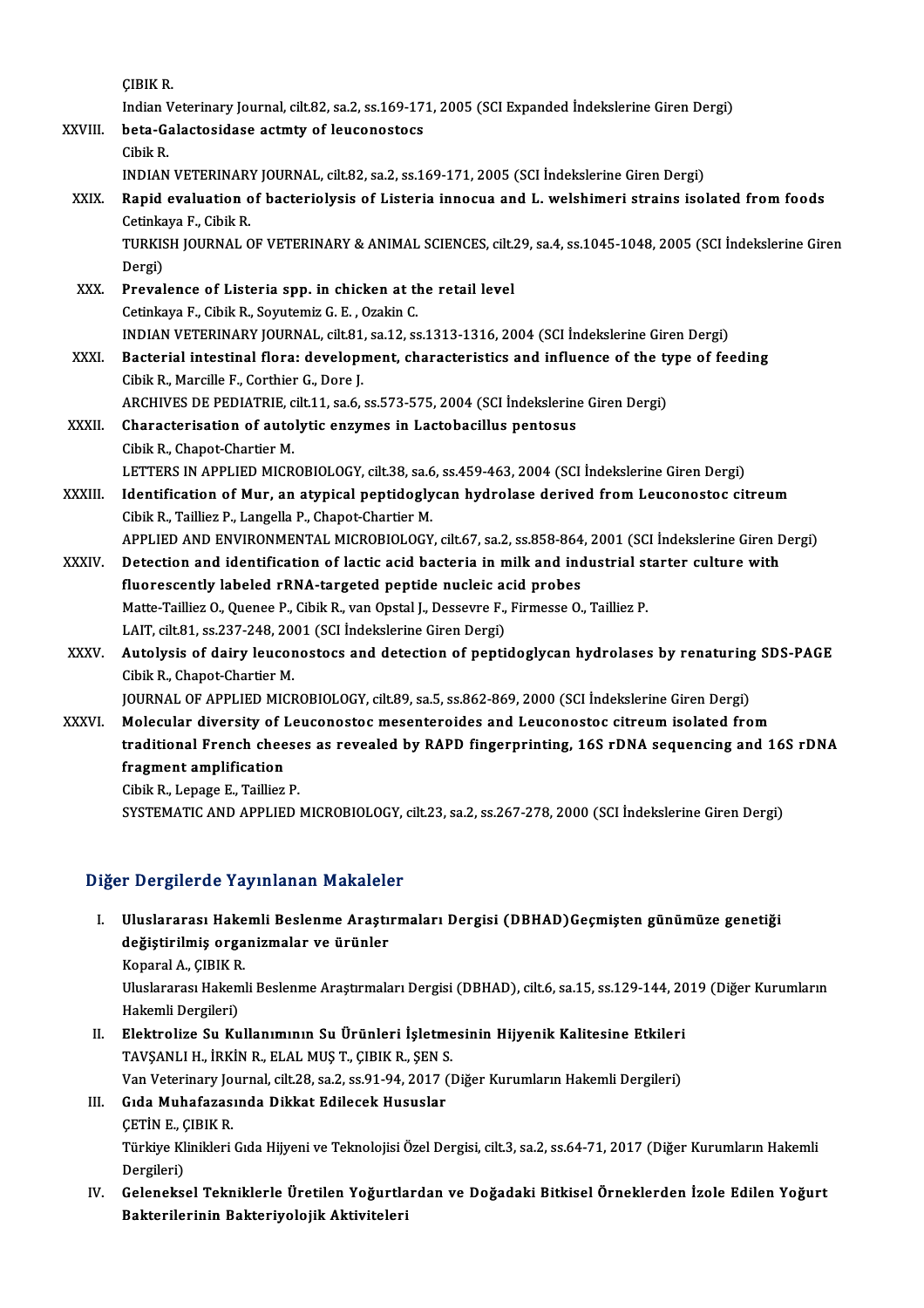TAVŞANLI H., ELAL MUŞ T., ÇETİNKAYA F., ÇIBIK R.

TAVŞANLI H., ELAL MUŞ T., ÇETİNKAYA F., ÇIBIK R.<br>Gıda ve Yem Bilimi -Teknolojisi, cilt.13, sa.16, ss.1-7, 2016 (Diğer Kurumların Hakemli Dergileri)<br>Mikatakainler

- TAVŞANLI H., EI<br>Gıda ve Yem Bili<br>V. Mikotoksinler<br>Ata Z. CIBIK B. Gıda ve Yem Bilimi -Teknolojis:<br><mark>Mikotoksinler</mark><br>Ata Z., ÇIBIK R., ÇETİNKAYA F.<br>Türkiye Klinikleri Cıda Hüyeni Mikotoksinler<br>Ata Z., ÇIBIK R., ÇETİNKAYA F.<br>Türkiye Klinikleri Gıda Hijyeni ve Teknolojisi özel Dergisi, cilt.1, sa.3, 2015 (Diğer Kurumların Hakemli Dergileri) Ata Z., ÇIBIK R., ÇETİNKAYA F.<br>Türkiye Klinikleri Gıda Hijyeni<br>VI. Kamfilobakterozis Türkiye Klinikleri Gıda Hijyeni ve Tek<mark>l</mark><br>**Kamfilobakterozis**<br>ELAL MUŞ T., ÇETİNKAYA F., ÇIBIK R.<br>Turkiye Klinikleri Journal of Food Hyr Turkiye Klinikleri Journal of Food Hygiene Technology Special Topics, cilt.1, sa.3, ss.38-41, 2015 (Diğer Kurumların<br>Hakemli Dergileri) ELAL MUŞ T., ÇETİNKAYA F., ÇIBIK R.
- VII. Kamfilobakteriyozis ELALMUŞT.,ÇETİNKAYAF.,ÇIBIKR. Türkiye Klinikleri, cilt.3, 2015 (Diğer Kurumların Hakemli Dergileri) ELAL MUŞ T., ÇETİNKAYA F., ÇIBIK R.<br>Türkiye Klinikleri, cilt.3, 2015 (Diğer Kurumların Hakemli Dergileri)<br>VIII. Tüketime sunulan kremalı pastaların mikrobiyolojik niteliklerinin saptanması<br>Akgün S. SOVUTEMİZ G. E., ANA
- Akgün S., SOYUTEMİZ G. E. , ANAR Ş., ÇIBIK R.<br>Gıda, cilt.22, sa.6, ss.433-438, 1996 (Diğer Kurumların Hakemli Dergileri) Tüketime sunulan kremalı pastaların mikrobiyolojik niteliklerinir<br>Akgün S., SOYUTEMİZ G. E. , ANAR Ş., ÇIBIK R.<br>Gıda, cilt.22, sa.6, ss.433-438, 1996 (Diğer Kurumların Hakemli Dergileri)

### Kitap & Kitap Bölümleri

- Itap & Kitap Bölümleri<br>I. Süte Uygulanan Isıl İşlemler<br>CIBIK B. Dal A.C. Yıldız O gi de sistem Dorumios i<br>Süte Uygulanan Isıl İşler<br>ÇIBIK R., Dal A. G. , Yıldız O.<br>Turkiye Klinikleri Eeed Scie ÇIBIK R., Dal A. G. , Yıldız O.<br>Turkiye Klinikleri Food Sciences-Special Topics, Mustafa Atasever, Editör, Dijital Akademi, Ankara, ss.103-107, 2019 CIBIK R., Dal A. G. , Yıldız O.<br>Turkiye Klinikleri Food Sciences-Special Top<br>II. Barsak Mikrobiyotası ve Kolonizasyon<br>CIBIK B. Yıldız O. Akgün Z. Konaral A.
- Turkiye Klinikleri Food Sciences-Specia<br>Barsak Mikrobiyotası ve Koloniza:<br>ÇIBIK R., Yıldız O., Akgün Z., Koparal A.<br>Parsak Mikrobiyatası ve Probiyotikler ÇIBIK R., Yıldız O., Akgün Z., Koparal A.<br>Barsak Mikrobiyıotası ve Probiyotikler, Mustafa Nizamlıoğlu, Editör, Digital Akademi, Ankara, ss.14-20, 2018
- III. GIDA KİMYASI

Barsak Mikrobiyiot<br>GIDA KİMYASI<br>TAYAR M., ÇIBIK R.<br>DOBA Bursa 2016 GI<mark>DA KİMYASI</mark><br>TAYAR M., ÇIBIK R.<br>DORA, Bursa, 2016<br>Dozanfaksiyan ya

DORA, Bursa, 2016<br>IV. Dezenfeksiyon ve Dezenfektanlar ÇIBIKR.

Dezenfeksiyon ve Dezenfektanlar<br>ÇIBIK R.<br>Hijyen ve Sanitasyon, Mustafa Tayar, Editör, Anadolu Üniversitesi Veb Ofset, Eskişehir, ss.169-188, 2015<br>Tamirlik ve Tamirlik Maddeleri

V. Temizlik ve Temizlik Maddeleri<br>CIBIK R. Hijyen v<br>**Temizlil**<br>ÇIBIK R.<br>Hijyen v

Hijyen ve Sanitasyon, Mustafa Tayar, Editör, Anadolu Üniversitesi Web Ofset, Eskişehir, ss.148-167, 2015

### Hakemli Kongre / Sempozyum Bildiri Kitaplarında Yer Alan Yayınlar

- I. Comparative Evaluation of Acidification of Streptococcus thermophilus in two different medium TAVŞANLI H., ELAL MUŞ T., ÇETİNKAYA F., ÇIBIK R. 3. Comparative Evaluation of Acidification of Streptococcus thermophilus in two differe<br>TAVŞANLI H., ELAL MUŞ T., ÇETİNKAYA F., ÇIBIK R.<br>3. International Congress on Food Technology, Nevşehir, Türkiye, 10 - 12 Ekim 2018, c TAVŞANLI H., ELAL MUŞ T., ÇETİNKAYA F., ÇIBIK R.<br>3. International Congress on Food Technology, Nevşehir, Türkiye, 10 - 12 Ekim 2018, cilt.3, ss.86<br>II. Balıkesir İlinde Süt ve Süt ÜrünlerindekiMetisilin Dirençli Staphyl
- 3. International Congress<br>Balıkesir İlinde Süt ve :<br>Antibiyotik Dirençliliği<br>E<sup>vriv N.</sup> GÖYMEN M. CIE Balıkesir İlinde Süt ve Süt Ü<br>Antibiyotik Dirençliliği<br>EKTİK N., GÖKMEN M., ÇIBIK R.<br>7. Veteriner Cıde Hijyeni Konsr Antibiyotik Dirençliliği<br>TKTİK N., GÖKMEN M., ÇIBIK R.<br>7. Veteriner Gıda Hijyeni Kongresi, Kuşadası -AYDIN, Türkiye, 4 - 08 Ekim 2017

- EKTİK N., GÖKMEN M., ÇIBIK R.<br>7. Veteriner Gıda Hijyeni Kongresi, Kuşadası -AYDIN, Türkiye, 4 08 Ekim 2017<br>III. Phenotyping of Vancomycin Resistance Genes and Detection of Some Virulence Traits in Enterococci<br>Strains 7. Veteriner Gıda Hijyeni Kongresi, Kuşadas<br>Phenotyping of Vancomycin Resistance<br>Strains Originated From Chicken Meat<br>ELAL MIS T. CETINKAYA E. CIPIK P Phenotyping of Vancomycin Resis<br>Strains Originated From Chicken<br>ELAL MUŞ T., ÇETİNKAYA F., ÇIBIK R.<br>International Conference on Agricult. Strains Originated From Chicken Meat<br>ELAL MUŞ T., ÇETİNKAYA F., ÇIBIK R.<br>International Conference on Agriculture, Forest, Food Sciences and Technologies, Nevşehir, Türkiye, 15 - 17 Mayıs<br>2017, cilt.1, ss.363 ELAL MUŞ T., ÇETİNKAYA F., ÇIBIK R.
- IV. Gıda kaynaklı Enterococcus faecalis ve Enterococcus faecium suşlarında virulens özelliklerinin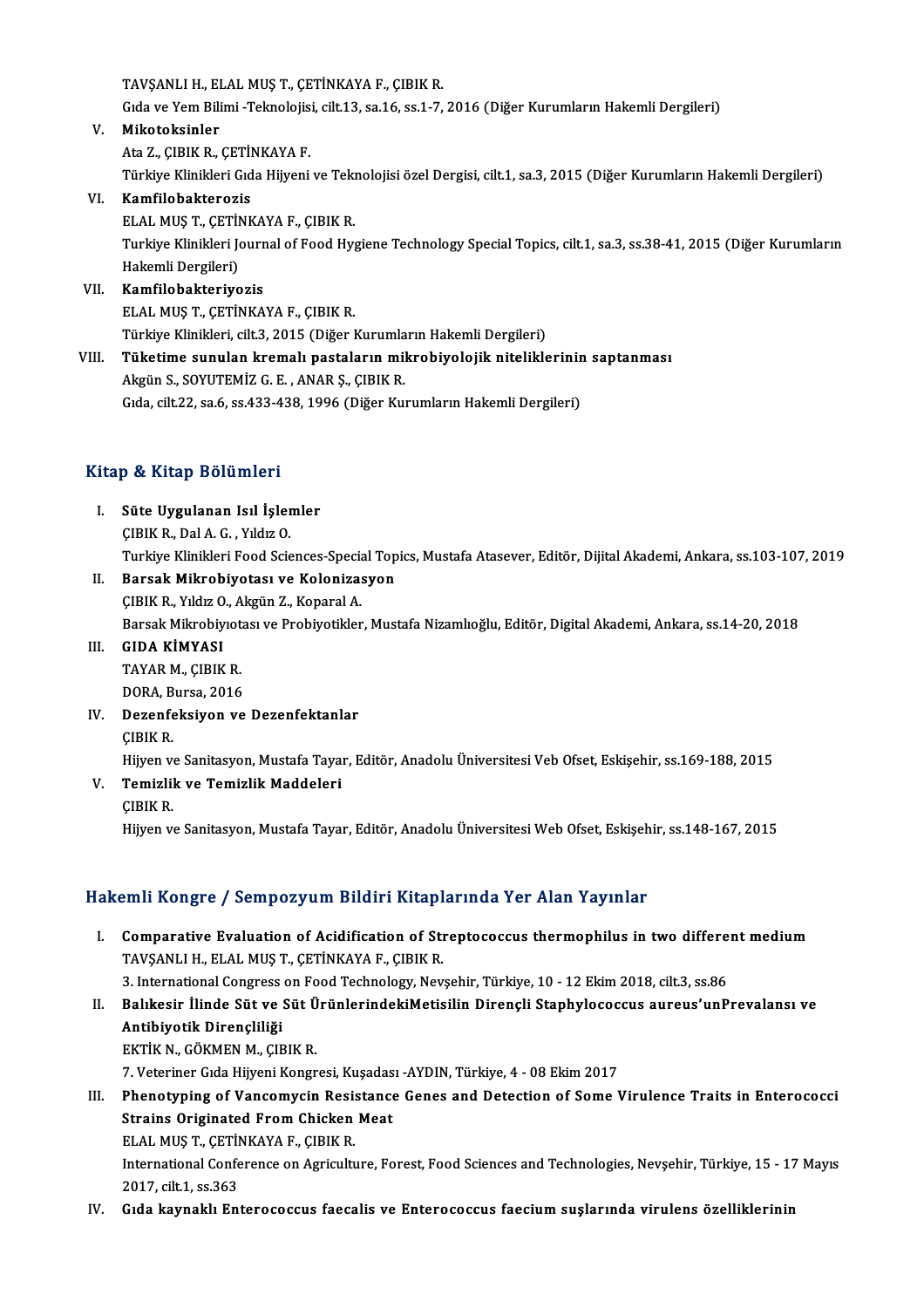karşılaştırılması ELALMUŞT.,ÇETİNKAYAF.,ÇIBIKR. karşılaştırılması<br>ELAL MUŞ T., ÇETİNKAYA F., ÇIBIK R.<br>Türkiye 12. Gıda Kongresi, Edirne, Türkiye, 5 - 07 Ekim 2016, cilt.12, ss.33<br>Entenekek identifikesyenynde ABL 20 Stren ve klasik BCB yenileri ELAL MUŞ T., ÇETİNKAYA F., ÇIBIK R.<br>Türkiye 12. Gıda Kongresi, Edirne, Türkiye, 5 - 07 Ekim 2016, cilt.12, ss.33<br>V. Enterokok identifikasyonunda API 20 Strep ve klasik PCR verilerinin güvenirliğinin karşılaştırılması<br>F Türkiye 12. Gıda Kongresi, Edirne, Tü<br><mark>Enterokok identifikasyonunda AF</mark><br>ELAL MUŞ T., ÇIBIK R., ÇETİNKAYA F.<br>6 Ulusal Veteriner Cıda Hüyeni Kongr Enterokok identifikasyonunda API 20 Strep ve klasik PCR verilerinin güvenirliği<br>ELAL MUŞ T., ÇIBIK R., ÇETİNKAYA F.<br>6.Ulusal Veteriner Gıda Hijyeni Kongresi, Van, Türkiye, 7 - 11 Ekim 2015, cilt.6, ss.204-205<br>Laktabasil ve ELAL MUŞ T., ÇIBIK R., ÇETİNKAYA F.<br>6.Ulusal Veteriner Gıda Hijyeni Kongresi, Van, Türkiye, 7 - 11 Ekim 2015,<br>VI. Laktobasil ve Streptokok Suşlarında Otoliz Hızının Belirlenmesi<br>TAVSANLLH, ELAL MUS T. CETİNKAYA E. CIPIK P. 6.Ulusal Veteriner Gıda Hijyeni Kongresi, Van, Türki<br>Laktobasil ve Streptokok Suşlarında Otoliz Hı<br>TAVŞANLI H., ELAL MUŞ T., ÇETİNKAYA F., ÇIBIK R.<br>6 Ulusal Veteriner Cıda Hüyeni Kongresi, Van, Türki Laktobasil ve Streptokok Suşlarında Otoliz Hızının Belirlenmesi<br>TAVŞANLI H., ELAL MUŞ T., ÇETİNKAYA F., ÇIBIK R.<br>6.Ulusal Veteriner Gıda Hijyeni Kongresi, Van, Türkiye, 7 - 11 Ekim 2015, cilt.6, ss.58-59<br>Doğisik Cıdalarda TAVŞANLI H., ELAL MUŞ T., ÇETİNKAYA F., ÇIBIK R.<br>6.Ulusal Veteriner Gıda Hijyeni Kongresi, Van, Türkiye, 7 - 11 Ekim 2015, cilt.6, ss.58-59<br>11. Değişik Gıdalarda Listeria monocytogenes in Yaygınlığı İzolatların Multiplex P 6.Ulusal Veteriner Gıda Hijyeni Kongresi, Van, Türkiye, 7 - 1<br>Değişik Gıdalarda Listeria monocytogenes in Yaygınl<br>Serotiplendirilmesi ve Antimikrobiyal Dirençlilikleri<br>CETİNKAYA E. ELAL MUS T. YIRAR A. NEDRET C. TAVSAN Değişik Gıdalarda Listeria monocytogenes in Yaygınlığı İzolatları<br>Serotiplendirilmesi ve Antimikrobiyal Dirençlilikleri<br>ÇETİNKAYA F., ELAL MUŞ T., YIBAR A., NEDRET G., TAVŞANLI H., ÇIBIK R.<br>5. Ulucel Veteriner Cıda Hüyeni 5. Serotiplendirilmesi ve Antimikrobiyal Dirençlilikleri<br>ÇETİNKAYA F., ELAL MUŞ T., YIBAR A., NEDRET G., TAVŞANLI H., ÇIBIK R.<br>5. Ulusal Veteriner Gıda Hijyeni Kongresi, Antalya, Türkiye, 3 - 06 Nisan 2013, cilt.34, ss.42-CETİNKAYA F., ELAL MUŞ T., YIBAR A., NEDRET G., TAVŞANLI H., ÇIBIK R.<br>5. Ulusal Veteriner Gıda Hijyeni Kongresi, Antalya, Türkiye, 3 - 06 Nisan 2013, cilt.34, ss.42-49<br>11. Effects of non-feed removal molting methods on egg 5. Ulu<br>Effect<br>hens<br>CIPIV Effects of non-feed removal molting m<br>hens<br>ÇIBIK R., PETEK M., CENGİZ Ş. Ş. , ALPAY F.<br>International Boultry Scientific Forum 21 hens<br>CIBIK R., PETEK M., CENGİZ Ş. Ş. , ALPAY F.<br>International Poultry Scientific Forum, 21 - 22 Ocak 2008, ss.134 CIBIK R., PETEK M., CENGİZ Ş. Ş. , ALPAY F.<br>International Poultry Scientific Forum, 21 - 22 Ocak 2008, ss.134<br>IX. Utilization of molecular techniques for the identification of Salmonella from foodstuffs<br>CIBIK B. Majtán T. International Poultry Scientific Forum, 21 - 22 Ocak 2008, ss.134<br>Utilization of molecular techniques for the identification of Salmonella from f<br>ÇIBIK R., Majtán T., Malcová M., Pospíšilová M., Rätsep M., Širovnik V., Tur Utilization of molecular techniques for the identification of Salmonella from foodstuffs<br>ÇIBIK R., Majtán T., Malcová M., Pospíšilová M., Rätsep M., Širovnik V., Turková V., VAR I.<br>Microbial Contaminants and Contamination ÇIBIK R., Majtán T., Malcová M., Pospíšilová M., Rät<br>Microbial Contaminants and Contamination Route<br>Espoo, Finlandiya, 22 - 23 Ocak 2007, ss.151-158<br>Inhibitory offect of antimicrobial protein ni Microbial Contaminants and Contamination Routes in Food Industry - 1st Open Seminar arranged by SA<br>Espoo, Finlandiya, 22 - 23 Ocak 2007, ss.151-158<br>X. Inhibitory effect of antimicrobial protein nisin of Listeria monocytoge Espoo, Finlandiya, 22 - 23 Ocak<br>Inhibitory effect of antimicr<br>inoculated İnegöl meatballs<br>CIBIK B. CÜNES M. E Inhibitory effect of<br>inoculated İnegöl n<br>ÇIBIK R., GÜNEŞ M. E.<br>The versetility of Lists CIBIK R., GÜNEȘ M. E.<br>The versatility of Listeria species, İzmir, Türkiye, 10 - 11 Ekim 2002, ss.52

### Desteklenen Projeler

Desteklenen Projeler<br>ELAL MUŞ T., ÇIBIK R., ÇETİNKAYA F., Yükseköğretim Kurumları Destekli Proje, Gıda Kaynaklı Enterokok Suşlarının<br>Multinlar PCB ile Tür Düzeyinde Değmulanması Vimulans ve Vankamisin Direnslilik Canlarini D OSCONNONON Y YOJOLOY<br>ELAL MUŞ T., ÇIBIK R., ÇETİNKAYA F., Yükseköğretim Kurumları Destekli Proje, Gıda Kaynaklı Enterokok Suşlarının<br>Multiplex PCR ile Tür Düzeyinde Doğrulanması Virulens ve Vankomisin Dirençlilik Genleri ELAL MUŞ T., ÇIBIK R., ÇETİNKAYA F., Yükseköğretim Kurumları Destekli Proje, Gıda Kaynaklı Enterokok Suşları<br>Multiplex PCR ile Tür Düzeyinde Doğrulanması Virulens ve Vankomisin Dirençlilik Genlerinin Araştırılması, 201<br>ÇET Multiplex PCR ile Tür Düzeyinde Doğrulanması Virulens ve Vankomisin Dirençlilik Genlerinin Araştırılması, 2013 - 2018<br>ÇETİNKAYA F., ELAL MUŞ T., ÇIBIK R., Yükseköğretim Kurumları Destekli Proje, Geleneksel Tekniklerle Üret ÇETİNKAYA F., ELAL MUŞ T., ÇIBIK R., Yükseköğretim Kurumları Destekli Proje, Geleneksel Tekniklerle Üretilen Yoğurtlardan ve Doğadaki Bitkisel Örneklerden Potansiyel Yoğurt Kültürü Mikroorganizmalarının İzolasyonu,<br>İdentifikasyonu, Karakterizasyonu ve Yoğurt Üretiminde Kullanım Olanaklarının Belirlenmesi, 2012 - 2016<br>ÇETİNKAYA F. İdentifikasyonu, Karakterizasyonu ve Yoğurt Üretiminde Kullanım Olanakl<br>ÇETİNKAYA F., YIBAR A., ÇIBIK R., Yükseköğretim Kurumları Destekli Proj<br>kaynaklardan izolasyonu ve litik etkinliklerinin belirlenmesi, 2014 - 2015<br>CIB ÇETİNKAYA F., YIBAR A., ÇIBIK R., Yükseköğretim Kurumları Destekli Proje, Salmonella spesifik bakteriyofajların çevre<br>kaynaklardan izolasyonu ve litik etkinliklerinin belirlenmesi, 2014 - 2015<br>ÇIBIK R., ELAL MUŞ T., YIBAR

kaynaklardan izolasyonu ve litik etkinliklerinin belirlenmesi, 2014 - 2015<br>ÇIBIK R., ELAL MUŞ T., YIBAR A., ÇETİNKAYA F., Yükseköğretim Kurumları Destekli Proje, Marmara Bölgesinde Çeşitli<br>Gıdalardan Listeria monocytogenes Genetik Veritabanının Oluşturulması, 2009 - 2014 Gıdalardan Listeria monocytogenes in izolasyonu Hasta ve Gıda Kökenli İzolatların Filogenetik Olarak Karşılaştırılması<br>Genetik Veritabanının Oluşturulması, 2009 - 2014<br>ÇIBIK R., ÇETİNKAYA F., SOYUTEMİZ G. E. , ELAL MUŞ T.,

Genetik Veritabanının Oluşturulması, 2009 - 2014<br>ÇIBIK R., ÇETİNKAYA F., SOYUTEMİZ G. E. , ELAL MUŞ T., Yükseköğretim Kurumları Destekli<br>Gıdalarda Enterokokların Varlıgı ve Antibiyotik Dirençliliklerinin Belirlenmesi, 2010 ÇIBIK R., ÇETİNKAYA F., SOYUTEMİZ G. E. , ELAL MUŞ T., Yükseköğretim Kurumları Destekli Proje, Hayvansal Kaynakl<br>Gıdalarda Enterokokların Varlıgı ve Antibiyotik Dirençliliklerinin Belirlenmesi, 2010 - 2012<br>Çıbık R., TAGEM

Gıdalarda Enterokokların Varlıgı ve Antibiyotik Dirençliliklerinin Belirlenmesi, 2010 - 2012<br>Çıbık R., TAGEM Tarımsal Araştırmalar ve Politikalar Genel Müdürlüğü Projesi, Et ve Fermente Et Ürünlerinden İz<br>Edilen Lactobacil Çıbık R., TAGEM Tarımsal Araştırmalar ve Politikala<br>Edilen Lactobacillus sakei ve Lactobacillus curvatus<br>Teknolojik Özelliklerinin Belirlenmesi, 2004 - 2006<br>Cıbık B. Diğer Ülkelerdeki Kamu Kurumları Tarafın Edilen Lactobacillus sakei ve Lactobacillus curvatus Suşlarının Moleküler ve Biyokimyasal İdentifikasyonu ve Bazı<br>Teknolojik Özelliklerinin Belirlenmesi, 2004 - 2006<br>Çıbık R., Diğer Ülkelerdeki Kamu Kurumları Tarafından De

Teknolojik Özelliklerinin Belirlenmesi, 2004<br>Çıbık R., Diğer Ülkelerdeki Kamu Kurumları<br>etkisi Fransa Tarım Bakanlığı, 2003 - 2004<br>Cıbık B. Diğer Ülkelerden Üniversiteler Ter Çıbık R., Diğer Ülkelerdeki Kamu Kurumları Tarafından Desteklenmiş Proje, Konakçının genom yapısının kolonizasyona<br>etkisi Fransa Tarım Bakanlığı, 2003 - 2004<br>Çıbık R., Diğer Ülkelerden Üniversiteler Tarafından Desteklenmiş

etkisi Fransa Tarım Bakanlığı, 2003 - 2004<br>Çıbık R., Diğer Ülkelerden Üniversiteler Tarafından Desteklenmiş Proje, Lactococcus lactis in Hücre Duvarına Kovalent ve<br>Non Kovalent Bağlı Bulunan Proteinlerin Tanımlaması, 2002